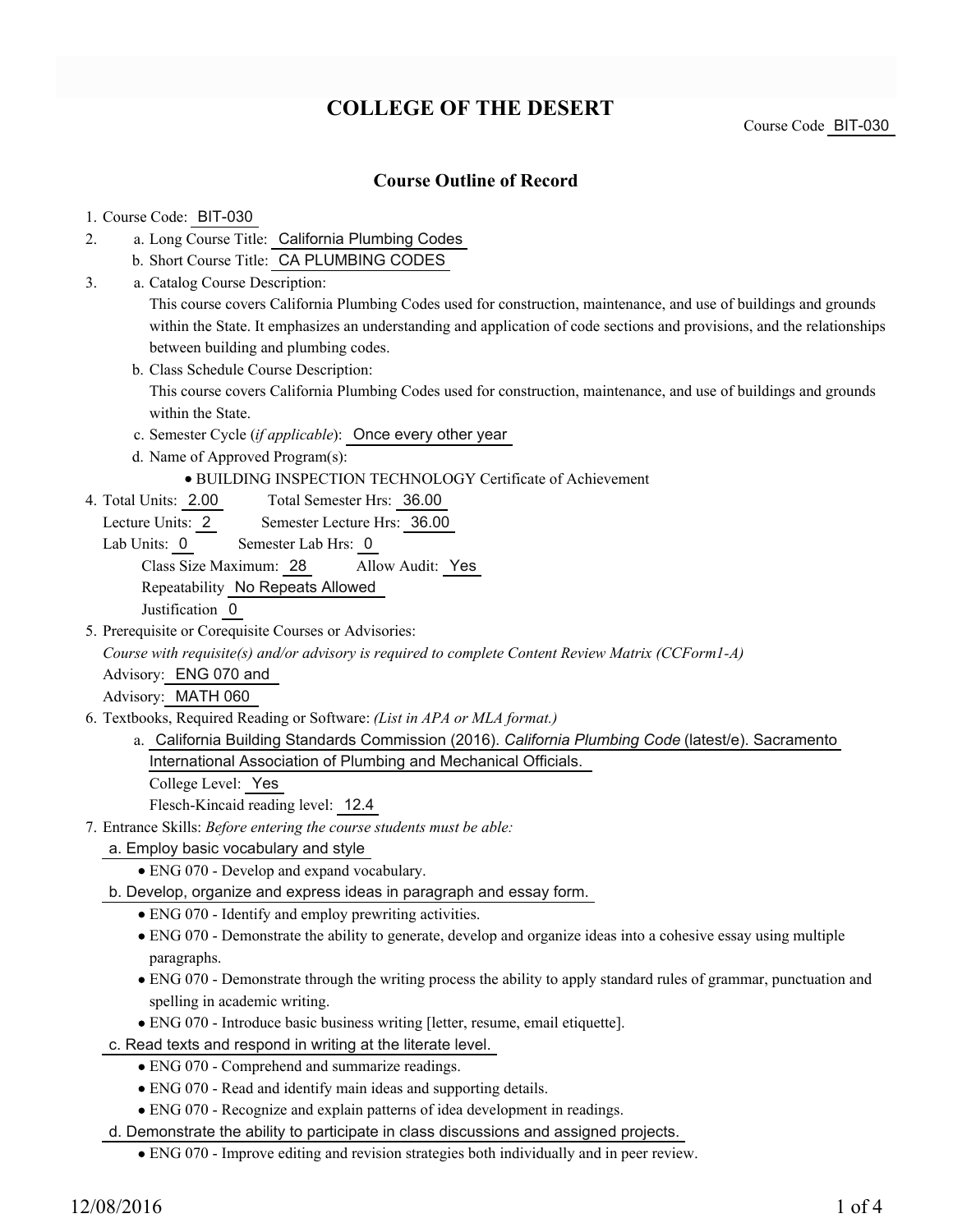# BIT 030-California Plumbing Codes

- e. Apply the basic operations appropriately to solve application problems that involve their use
	- MATH 060 Compute using the four basic operations of addition, subtraction, multiplication, and division on the rational numbers in both fraction and decimal form.
	- MATH 060 Apply methods of conversion between percents, decimals, and fractions.
	- MATH 060 Recognize and convert between units of measurements in the American and metric systems.
	- MATH 060 Use unit measure appropriately in applications.
- 8. Course Content and Scope:

Lecture:

- a. Introduction
- b. General code requirement provisions, Plumbing Codes
- c. Requirements for types of construction and relationships between Building and Plumbing Codes
- d. Occupancies Building and Plumbing Code Requirements
- e. Drains, Waste, and Vents in Plumbing systems and relationship to Building Codes
- f. Water systems and pipe sizing
- g. Use of materials in Concrete and Steel Construction
- h. Handling and Classification of Hazardous Materials and relationship between Building and Plumbing
- **Codes**
- i. Responsibilities under Plumbing Codes
- j. Construction Materials Use and Plumbing Fixtures
- k. Maintenance of Buildings and Property
- l. Building Construction Processes
- m. Gas Piping and Relationship between Building, Mechanical and Plumbing Codes
- n. Types of Construction

Lab: *(if the "Lab Hours" is greater than zero this is required)*

- 9. Course Student Learning Outcomes:
	- 1.

Cite code sections with relation to plumbing codes in construction, regulation and design.

#### 2.

Apply provisions with relation to plumbing codes in construction, regulation and design.

- 10. Course Objectives: Upon completion of this course, students will be able to:
	- a. Apply the codes in construction, regulation, and design
	- b. Discuss administered examination used to gain professional certification in the building inspection field.
	- c. Discuss skills for employment in private or public construction field as an inspector or plans examiner.
- Methods of Instruction: *(Integration: Elements should validate parallel course outline elements)* 11.
	- a. Discussion
	- b. Distance Education
	- c. Lecture
	- d. Participation

Other Methods:

Presentation of construction materials

12. Assignments: (List samples of specific activities/assignments students are expected to complete both in and outside of class.) In Class Hours: 36.00 Outside Class Hours: 72.00

a. In-class Assignments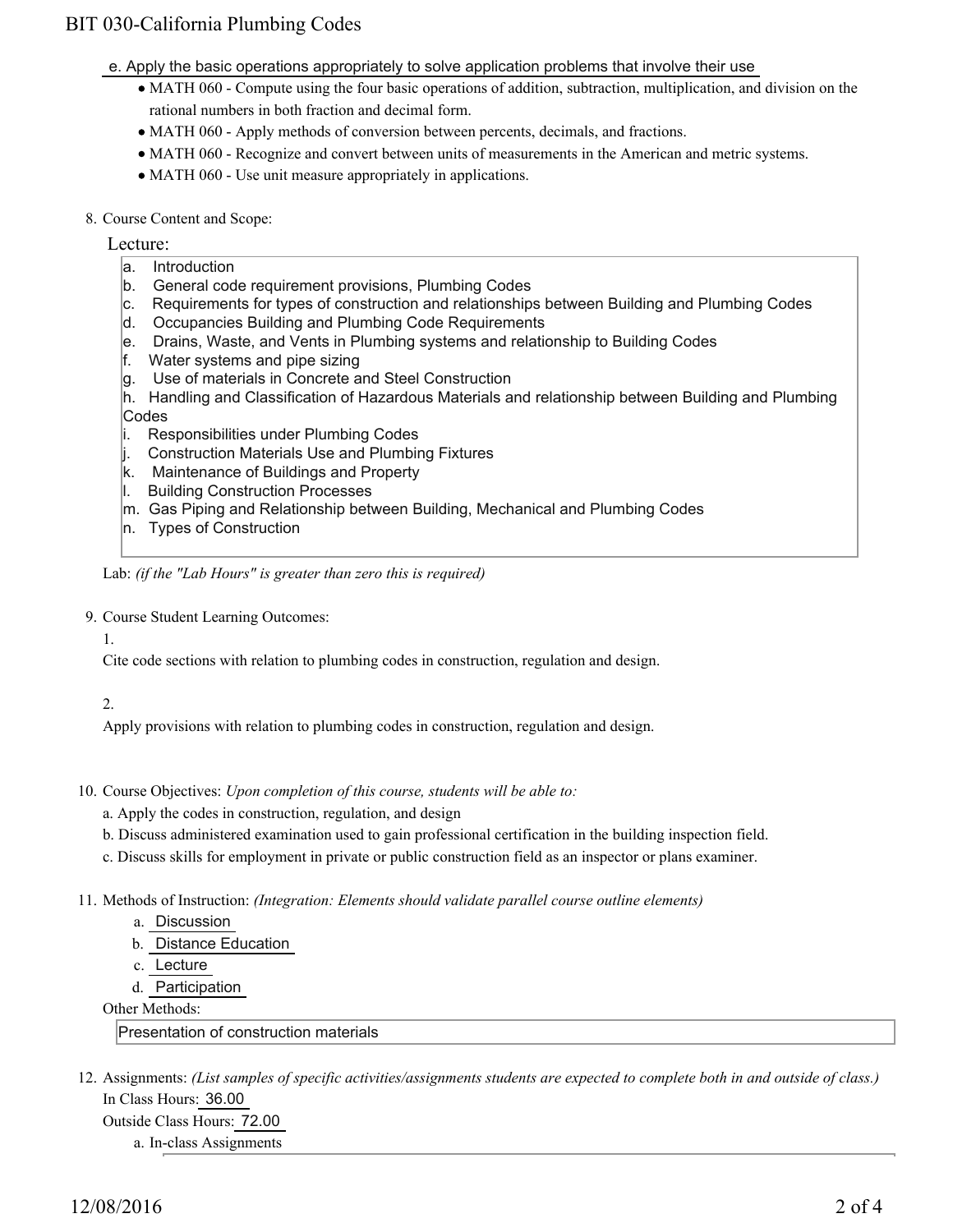# BIT 030-California Plumbing Codes

- 1. Presentation of class subjects and materials
- 2. Review code sections

### b. Out-of-class Assignments

- 1. Reading assignments of codes and handouts
- 2. Visit construction sites
- 3. Review code sections presented in classes
- 13. Methods of Evaluating Student Progress: The student will demonstrate proficiency by:
	- Group activity participation/observation .Participation in class and group discussions
	- True/false/multiple choice examinations
	- Mid-term and final evaluations
	- Other Maintenance and use of handout class materials
- 14. Methods of Evaluating: Additional Assessment Information:
- 15. Need/Purpose/Rationale -- All courses must meet one or more CCC missions.
	- PO Career and Technical Education

Fulfill the requirements for an entry- level position in their field.

Apply critical thinking skills to execute daily duties in their area of employment.

Apply critical thinking skills to research, evaluate, analyze, and synthesize information.

Display the skills and aptitude necessary to pass certification exams in their field.

Exhibit effective written, oral communication and interpersonal skills.

IO - Personal and Professional Development

Demonstrate an understanding of ethical issues to make sound judgments and decisions.

Value diverse cultures and populations.

Value the feedback of others.

16. Comparable Transfer Course

| <b>University System</b>                                                | Campus             | <b>Course Number</b>                                        | <b>Course Title</b>  | <b>Catalog Year</b> |  |
|-------------------------------------------------------------------------|--------------------|-------------------------------------------------------------|----------------------|---------------------|--|
| 17. Special Materials and/or Equipment Required of Students:            |                    |                                                             |                      |                     |  |
| <sup>18.</sup> Materials Fees:                                          | Required Material? |                                                             |                      |                     |  |
| <b>Material or Item</b>                                                 |                    |                                                             | <b>Cost Per Unit</b> | <b>Total Cost</b>   |  |
| 19. Provide Reasons for the Substantial Modifications or New Course:    |                    |                                                             |                      |                     |  |
| Update course requirements to coincide with California state standards. |                    |                                                             |                      |                     |  |
| 20.<br>a. Cross-Listed Course ( <i>Enter Course Code</i> ): N/A         |                    |                                                             |                      |                     |  |
|                                                                         |                    | b. Replacement Course (Enter original Course Code): BIT-030 |                      |                     |  |
| 21. Grading Method (choose one): Letter Grade Only                      |                    |                                                             |                      |                     |  |
| 22. MIS Course Data Elements                                            |                    |                                                             |                      |                     |  |
| a. Course Control Number [CB00]: CCC000232000                           |                    |                                                             |                      |                     |  |

- b. T.O.P. Code [CB03]: 95720.00 Construction Inspection
- c. Credit Status [CB04]: C Credit Not Degree Applicable
- d. Course Transfer Status [CB05]: C = Non-Transferable